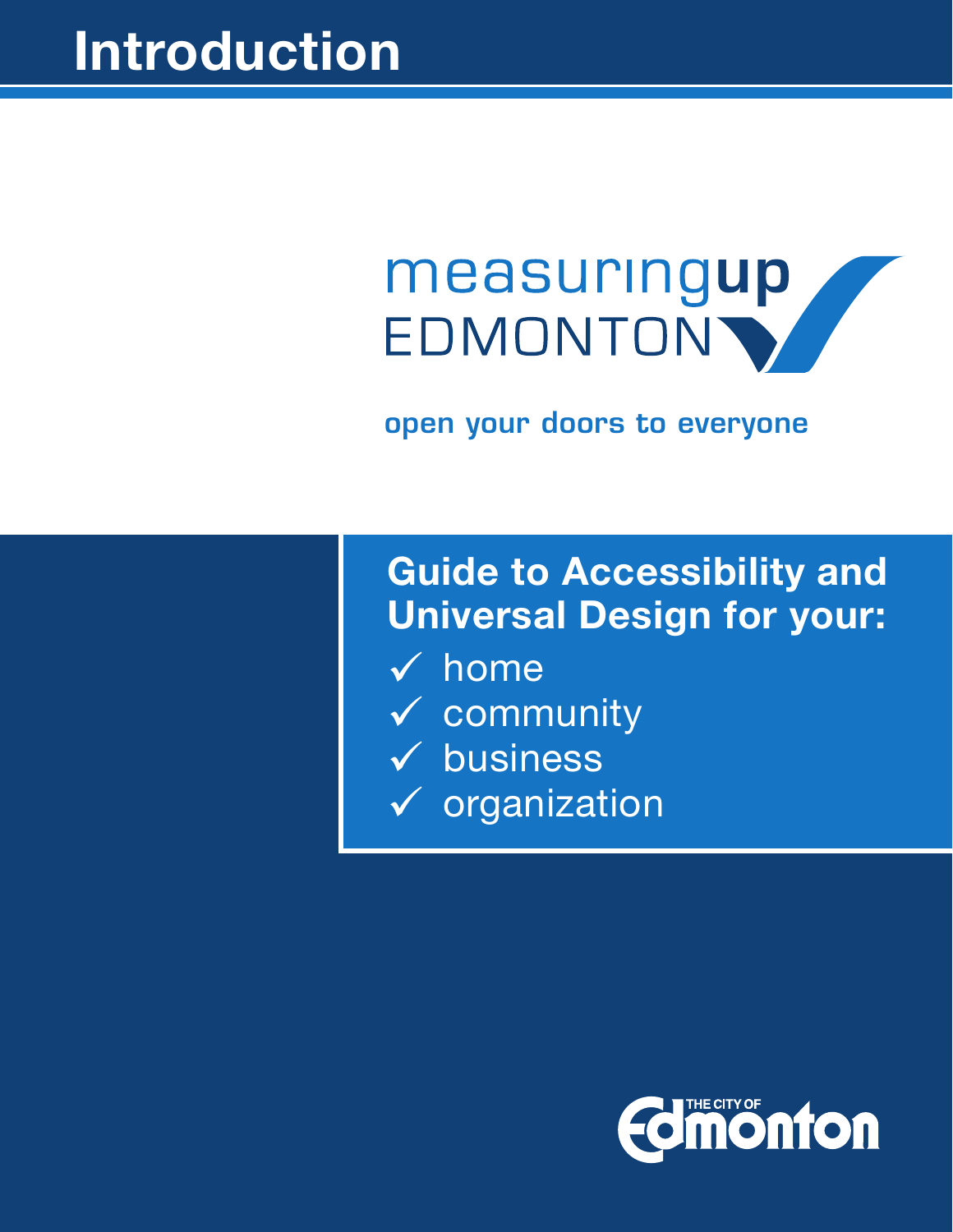#### Acknowledgements

The following organizations and individuals were instrumental in creating and/or supporting Measuring Up Edmonton.

#### **City of Edmonton Measuring Up Project Team**

| Elaine Betchinski      |
|------------------------|
| <b>Marian Bruin</b>    |
| <b>Brianne Burritt</b> |
| <b>Heather Crowe</b>   |

Fiona Hoenmans Karen Kerr Diana O'Donoghue Monica Walker

- City of Edmonton departments and staff who have helped along the way, especially the Office of Diversity and Inclusion who initiated this project prior to Community Services becoming involved
- Advisory Board on Services for Persons with Disabilities
- ParaGraphics Inc.
- Focus Communications
- City of Vancouver
- 2010 Legacies Now
- Monica Kay, for her ongoing support and direction, including her visit to Edmonton
- **Paul Tubbe**

#### Legal Notice/Disclaimer

The Measuring Up toolkit and resource guide contains information about specialized services, organizations and information that can be used to improve the accessibility of businesses and organizations in Edmonton. The City of Edmonton developed the toolkit and resource guide as an informative resource for those interested; however, does not endorse any of the organizations listed. If you would like to suggest resources to be included in the toolkit, please call 780-496-4910.

If you require further information about any of the information included in the resource guide, please contact the organization listed directly or visit their website.





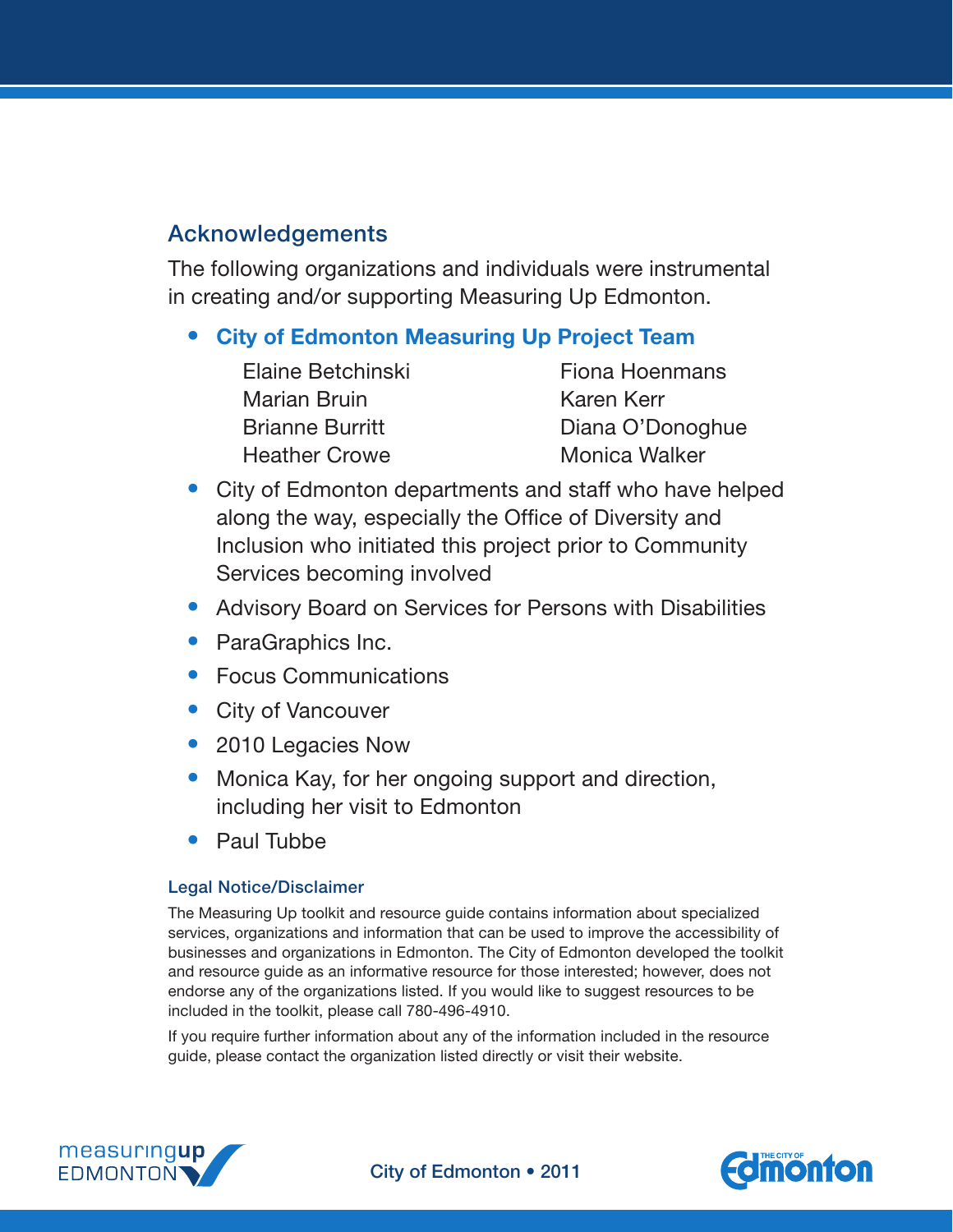# **Table of Contents**

| About Various Levels of Ability3     |
|--------------------------------------|
| How to Use the Measuring Up Toolkit3 |
| Purpose of the Toolkit3              |
|                                      |
|                                      |
| Sample Action Plan 10                |
| About Universal Design 12            |
|                                      |



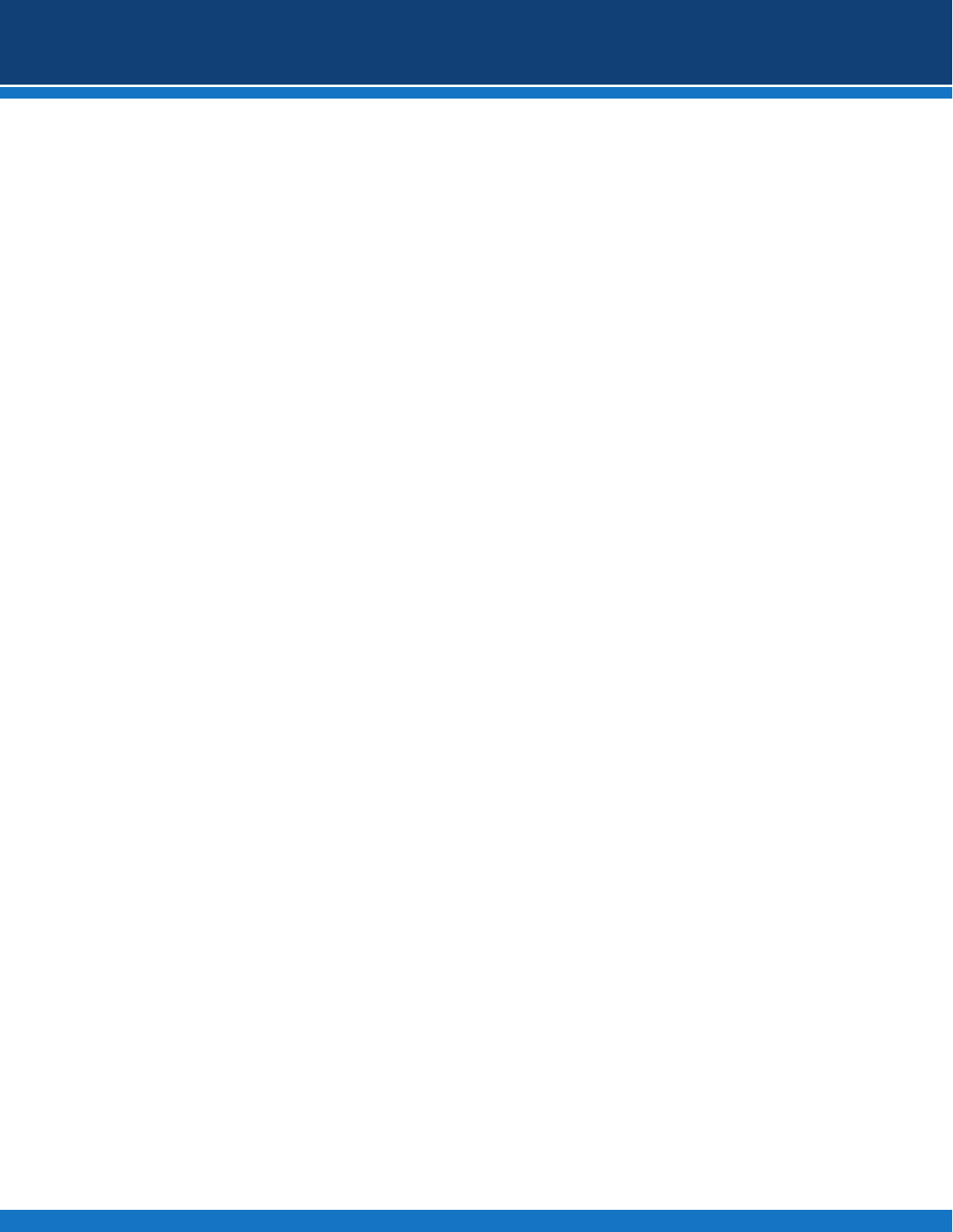<span id="page-4-0"></span>

# **Introduction to Toolkit**

**Edmonton is for everyone.** This is a vibrant city with an exceptional quality of life that welcomes people of all abilities and backgrounds. Since our community's early days, much has changed in terms of our awareness about the diversity of our population's needs.

Municipal facilities and other infrastructure are now being planned to ensure accessibility for all persons. While we have made great strides with municipal bylaws and legislation in Edmonton, there is still more that we can do.

In the mid-1980s a new model for building and infrastructure design was developed, called 'Universal Design.' This model offers ways to enhance access and inclusion beyond physical requirements, to include a broader range of needs such as sight or hearing impairments, developmental disabilities and the impacts of aging.

Universal design provides flexible, inclusive ways to design building features, programs and services that increases accessibility for all individuals. Our hope is that in using this assessment toolkit, you will see how incorporating universal design into your organization will improve our community as a whole.



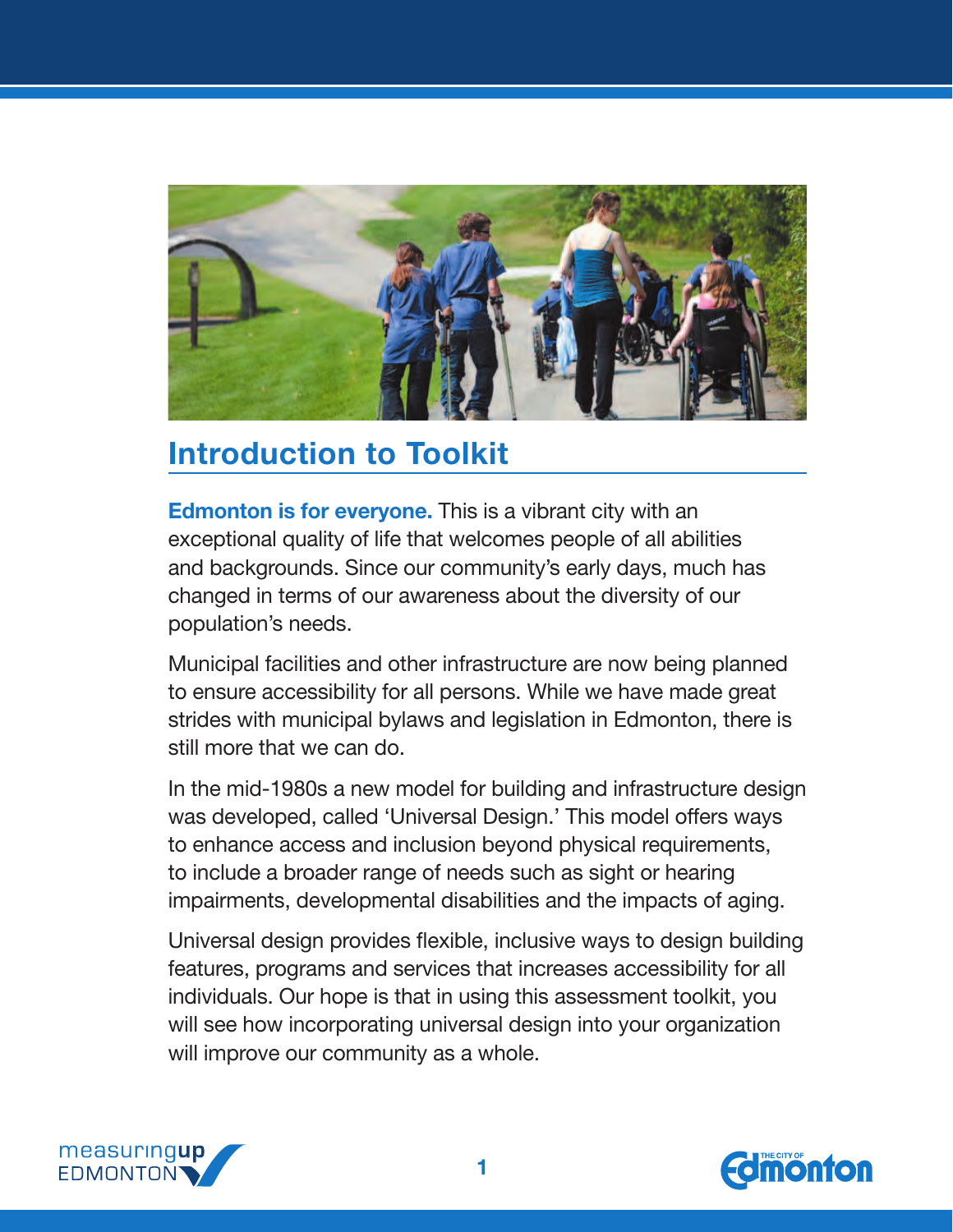#### How Did We Get Here?

- In 2008, Mayor Stephen Mandel requested information on Vancouver's Measuring Up initiative.
- City of Edmonton Administration and the Advisory Board on Services for People with Disabilities hosted a two day workshop to generate interest for a similar initiative for Edmonton.
- Guest speakers Monica Kay and Paul Tubbe from Vancouver were on hand to describe their project and answer questions.
- In 2009, Administration began researching Vancouver's process to determine how Edmonton could follow their lead.
- In 2010, work began on a framework for the Measuring Up Edmonton toolkit.
- Consultations with public and disability organizations and agencies assisted in further direction for Administration to complete an assessment toolkit.
- In April 2010, the Community Services Committee of City Council approved Administration moving forward with the Measuring Up project.



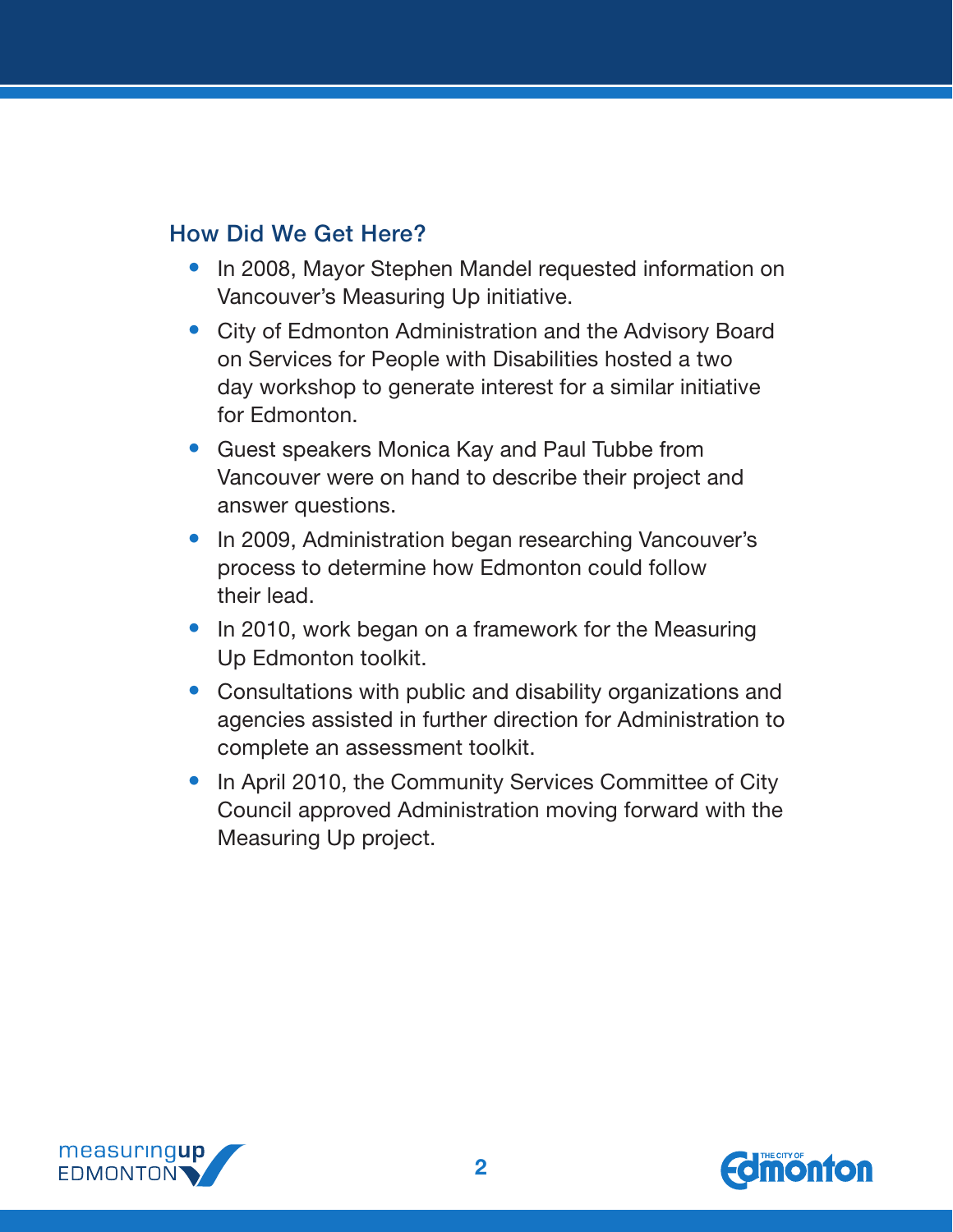# <span id="page-6-0"></span>**About Various Levels of Ability**

When we think about persons with disabilities, we often picture someone using a wheelchair. In reality, there are many types of barriers that people deal with everyday. Visual impairment, hearing impairment, amputation are some of the disabilities that also may require various levels of adaptation.

**You can help.** By reviewing your environment through the eyes of persons with disabilities, or better yet, by asking someone you know who has a disability to join you in your review, you can find simple ways to make a big difference. Businesses can attract more customers, community centers can engage more participants, and residents can welcome more visitors.

# **How to Use the Measuring Up Toolkit**

### **Purpose of the Toolkit**

The purpose of the toolkit is to help you assess and improve the accessibility and inclusion in your environment. The information collected is for your personal use to identify areas of potential improvement, or highlight your existing efforts to be barrier free. The toolkit helps to raise awareness of universal design and enforce its affect on how we work, play and live.

It also provides you with information and resources that will address areas that may need improvement.



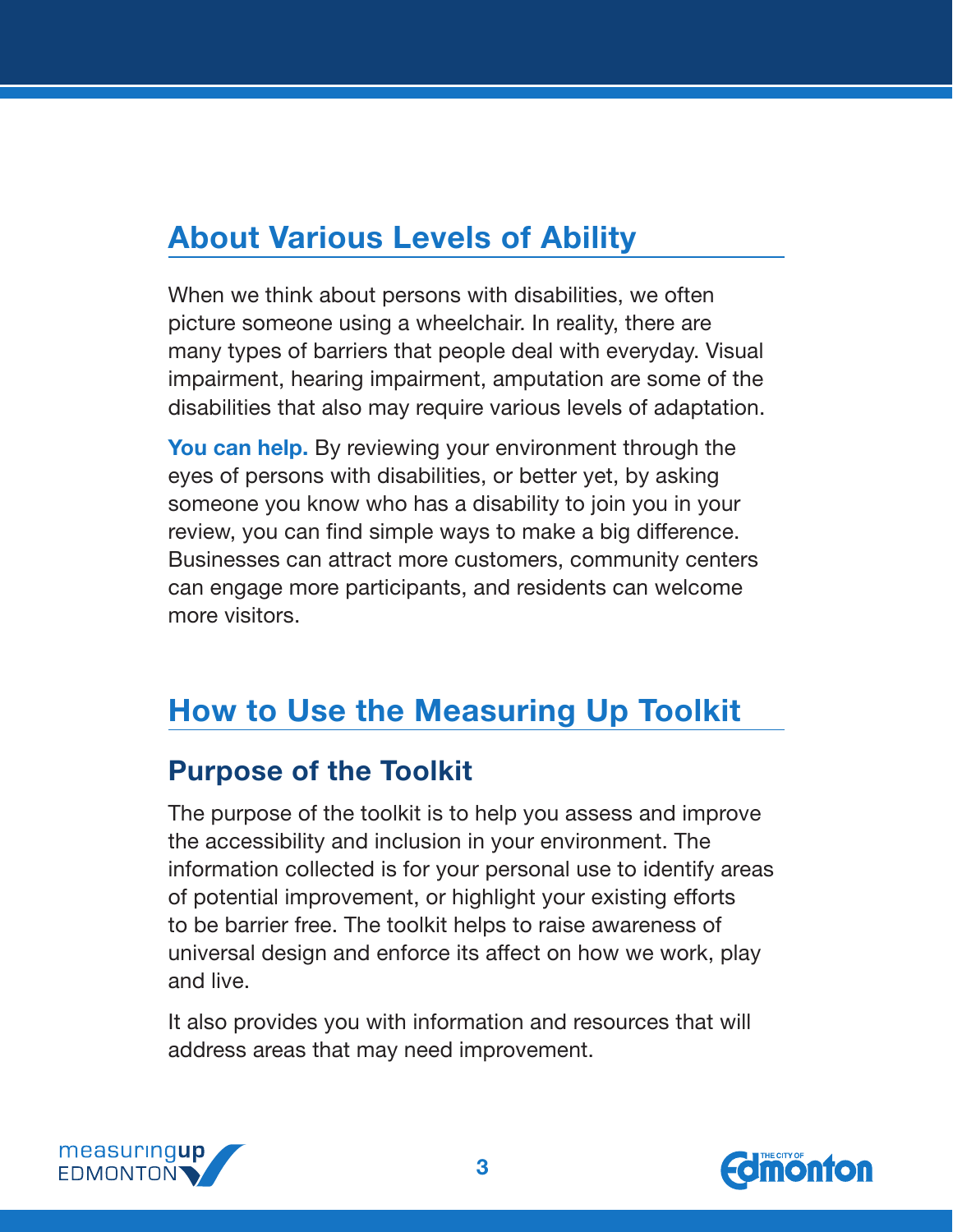#### Use the toolkit:

- To make your communities, homes or businesses more inclusive to the public.
- Assess public, nonprofit and private sector organizations, buildings, renovations, facilities designs and services.
- To increase the number of potential users/customers.
- The information in the toolkit is not just for someone with a disability. Accessibility features that your organization or community may currently have, or those you choose to improve, will also benefit parents with strollers, seniors, delivery personnel, or anyone requiring easier access to facilities and services.

#### It's easy to get started:

- Read the introduction and toolkit before beginning your assessment.
- Each section relies on information gathered in the previous section. No section stands alone; they work together to contribute to universal design.

For example:

Hotel evacuation plans are present in every hallway and room but are they in multiple formats? Are they at an accessible site or height? Do they use clear font and plain language?

• This example combines elements from the "Safety and Support Services" and "Access to Information" sections in the toolkit.



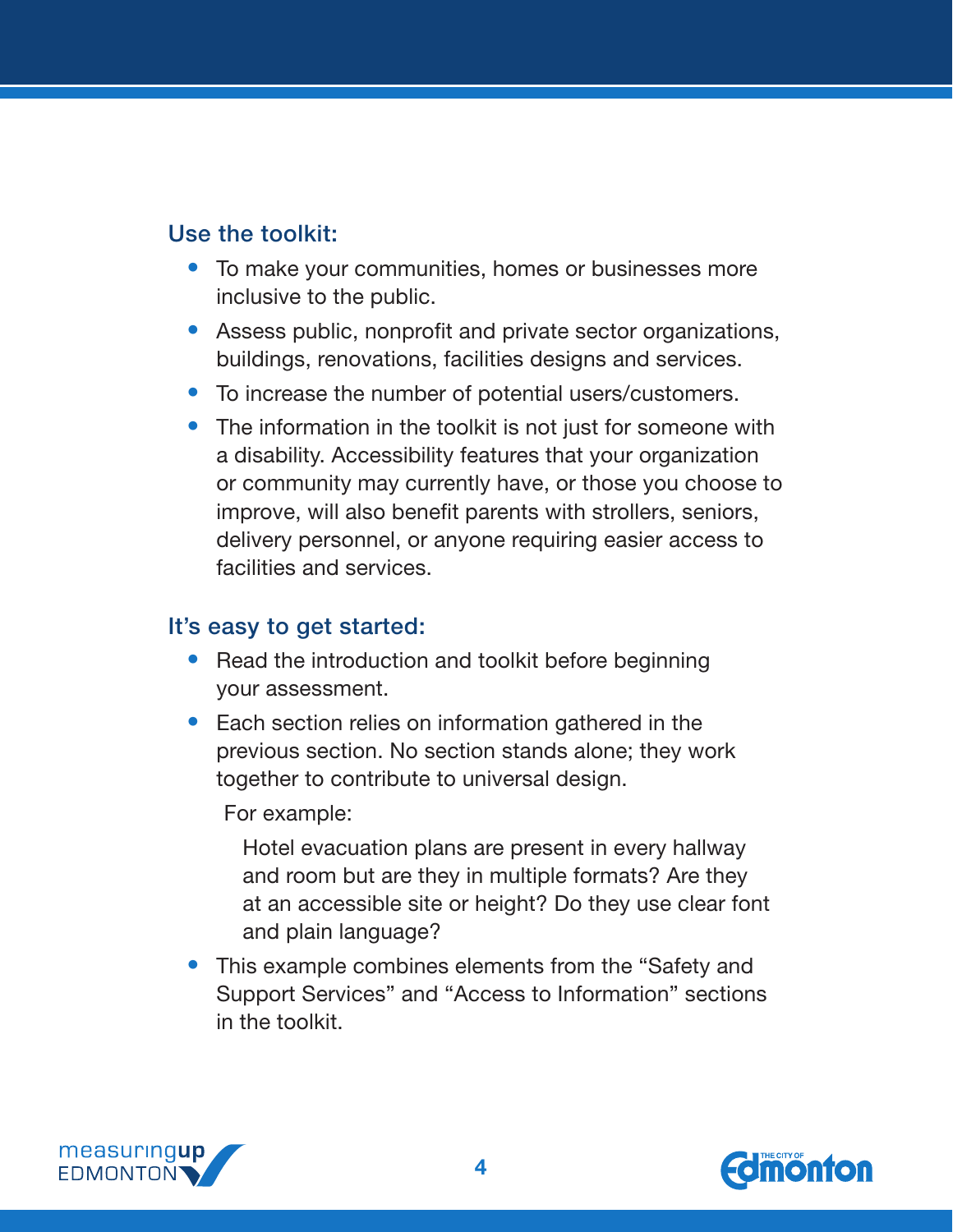- Not all sections will apply to each person or organization, but reading all sections can help you understand how to apply the information in a different situation or help with your assessment in other areas.
- There are five sections in the toolkit. Each section contains many statements for you to measure, indicated by the check mark icon.

This toolkit helps you look at your space through various viewpoints to consider the many ways in which we can make our environments more welcoming and user-friendly. Thank you for your interest in making your business, home or community more inclusive to all residents and visitors.

"The City of Edmonton is making accessibility a priority in all areas. Encouraging full community participation through good design makes Edmonton a welcoming place where everyone has the opportunity to enjoy all that our city has to offer."

> — *Mayor Stephen Mandel, City of Edmonton*



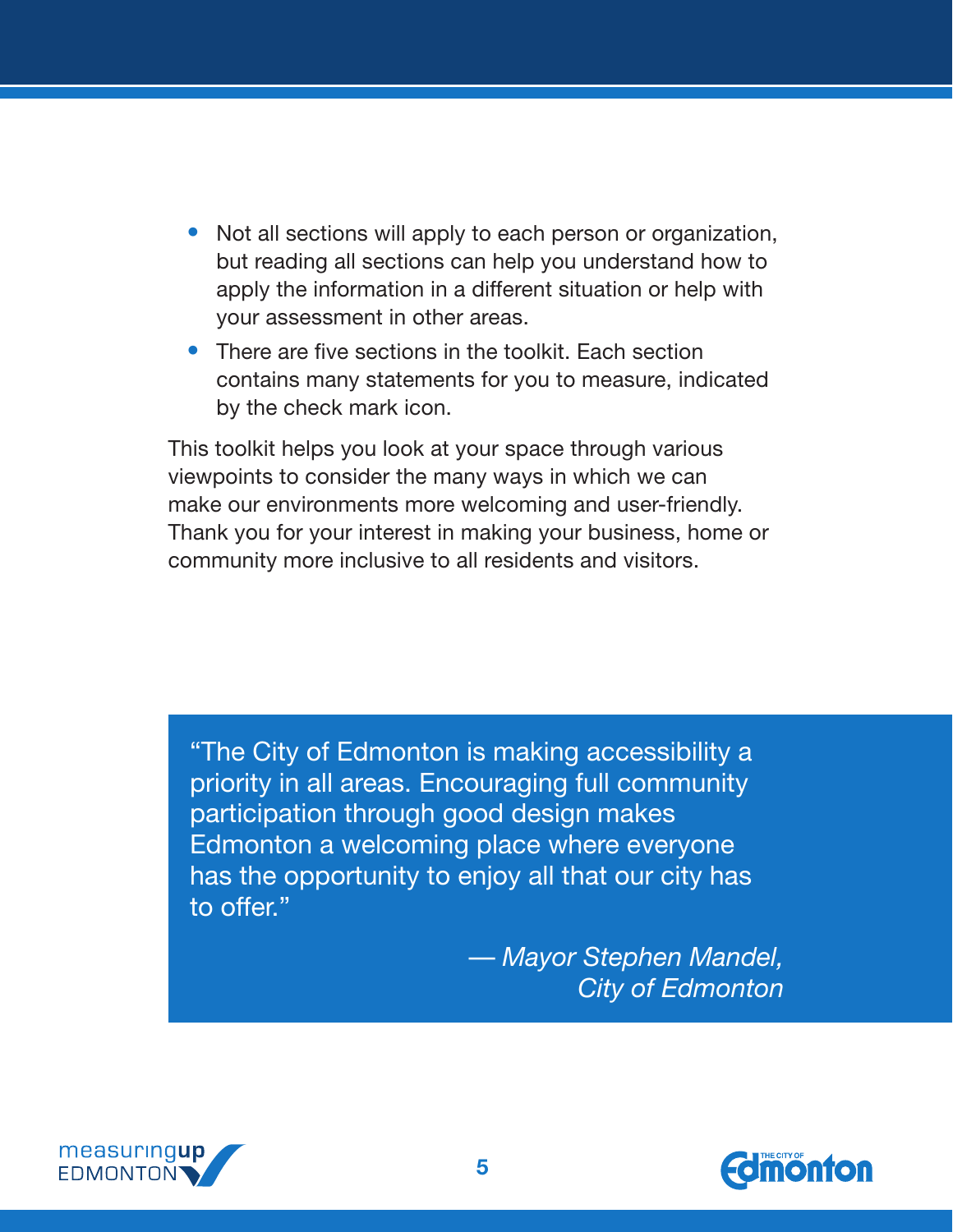#### Let's go! It only takes  $1 - 2$  hours to do the initial assessment:

- Assess your space and organization using the rating scale provided.
- Space is provided at the end of each statement for your notes and comments.
- There is also an Action Plan at the end of each section where you can record your ideas for any necessary improvements, follow up or future plans.

#### Helpful Tips:

- Refer to the glossary if there are terms you do not understand.
- Refer to the resource quide for more information and ideas on the topics presented in the toolkit.
- Consider that there are often innovative ways to accomplish accessibility and inclusiveness.
- Keep in mind that your perceptions of your space, products or services may be different from those of your clients, users or customers. Consider asking them for their opinions when doing the assessment.

There is no right answer. Do what you feel is right in order to increase accessibility and inclusion. Remember, any changes or improvements you make now will benefit you and others in the future.



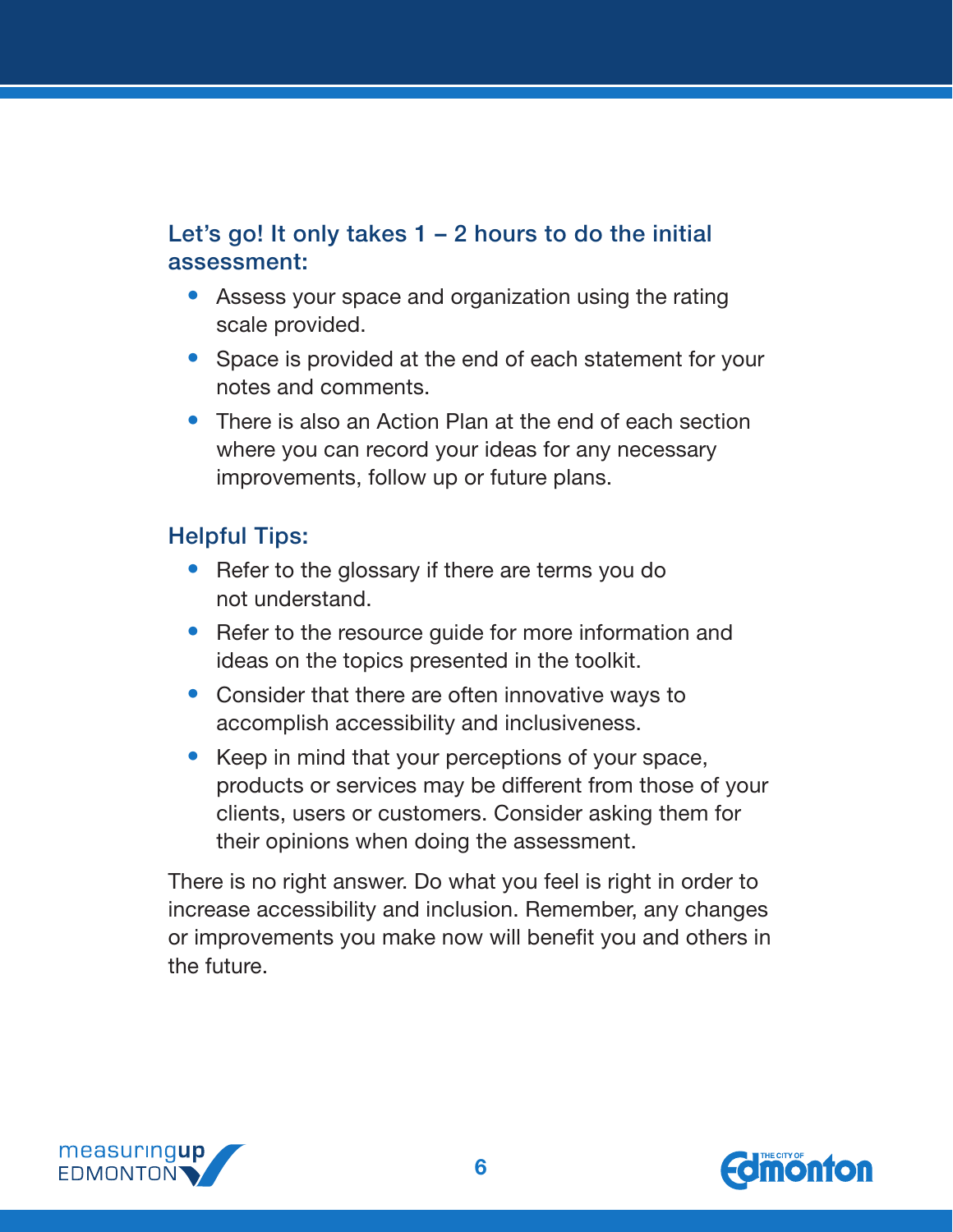### <span id="page-10-0"></span>**How to Use the Rating Scale**

**Note:** It may be helpful to detach this page to follow along as you complete the assessment.

To guide your assessment, use the criteria below as you work through the toolkit. Throughout the toolkit, the terms **accessibility** and **inclusion** are used frequently and are meant to include the following key elements:

| <b>Accessibility</b> |  |
|----------------------|--|
|                      |  |

- 
- available  $\overline{\phantom{a}}$  choice
- 
- 
- 
- **Inclusion**
- appropriate  $\qquad \qquad$  appropriate
	-
- support interaction
- clarity  **participation**
- ease of use  $-$  feelings of belonging

The rating scale on the next page provides a choice of five star ratings for you to use to determine your level of accessibility and inclusion.



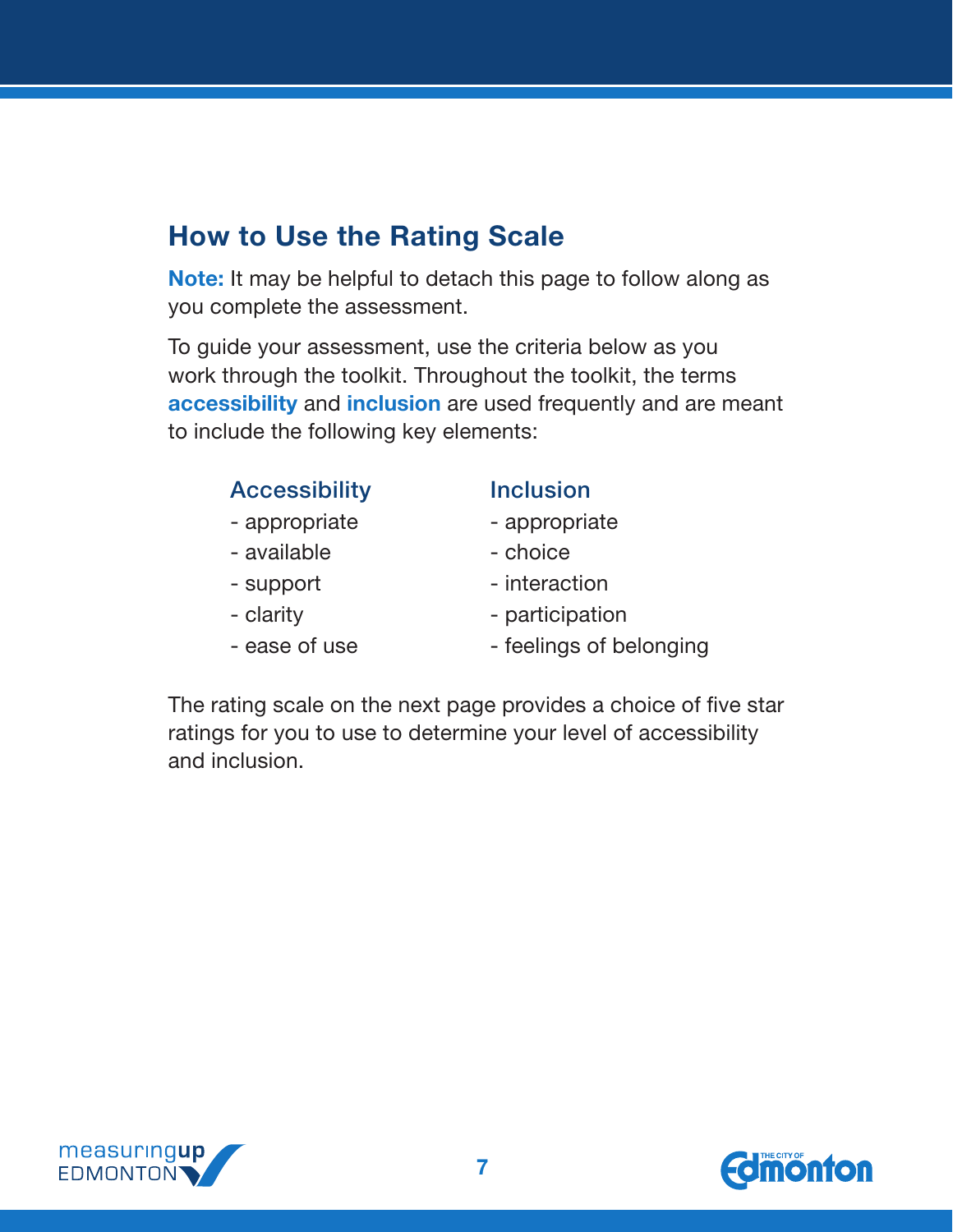| Poor<br>1                       |                                  |                                                                                                      |                                                                                                                                   |  |  |
|---------------------------------|----------------------------------|------------------------------------------------------------------------------------------------------|-----------------------------------------------------------------------------------------------------------------------------------|--|--|
| Very little<br>accessibility    | Very little<br>inclusion         | Physical spaces do<br>not meet Alberta<br><b>Building code</b>                                       | Very few<br>accommodations<br>made for people<br>with disabilities                                                                |  |  |
| $2 \star \star$ Fair            |                                  |                                                                                                      |                                                                                                                                   |  |  |
| Some<br>accessibility inclusion | Some                             | <b>Physical spaces</b><br>meet Alberta Building<br>code in some but not made for people<br>all areas | Some<br>accommodations<br>with disabilities                                                                                       |  |  |
| 3 * * *<br><b>Average</b>       |                                  |                                                                                                      |                                                                                                                                   |  |  |
| Mid-range<br>accessibility      | Mid-range<br>inclusion           | <b>Physical spaces</b><br>meet but do not<br>exceed Alberta<br><b>Building code</b>                  | Average<br>accommodations<br>made for people<br>with disabilities                                                                 |  |  |
| <b>x * * * Good</b><br>4        |                                  |                                                                                                      |                                                                                                                                   |  |  |
| Good<br>accessibility inclusion | Good                             | <b>Physical spaces</b><br>meet code in all<br>areas and exceed<br>Alberta Building<br>code in some   | Good<br>accommodations<br>made for people<br>with disabilities                                                                    |  |  |
| <b>Excellent</b><br>5<br>★ ★    |                                  |                                                                                                      |                                                                                                                                   |  |  |
| Ideal<br>accessibility          | <b>Ideal</b><br><i>inclusion</i> | <b>Physical spaces</b><br>exceed Alberta<br>Building code in<br>all areas                            | <b>Excellent</b><br>accommodations<br>for people<br>with disabilities<br><b>Functional for</b><br>all users<br>* Universal Design |  |  |



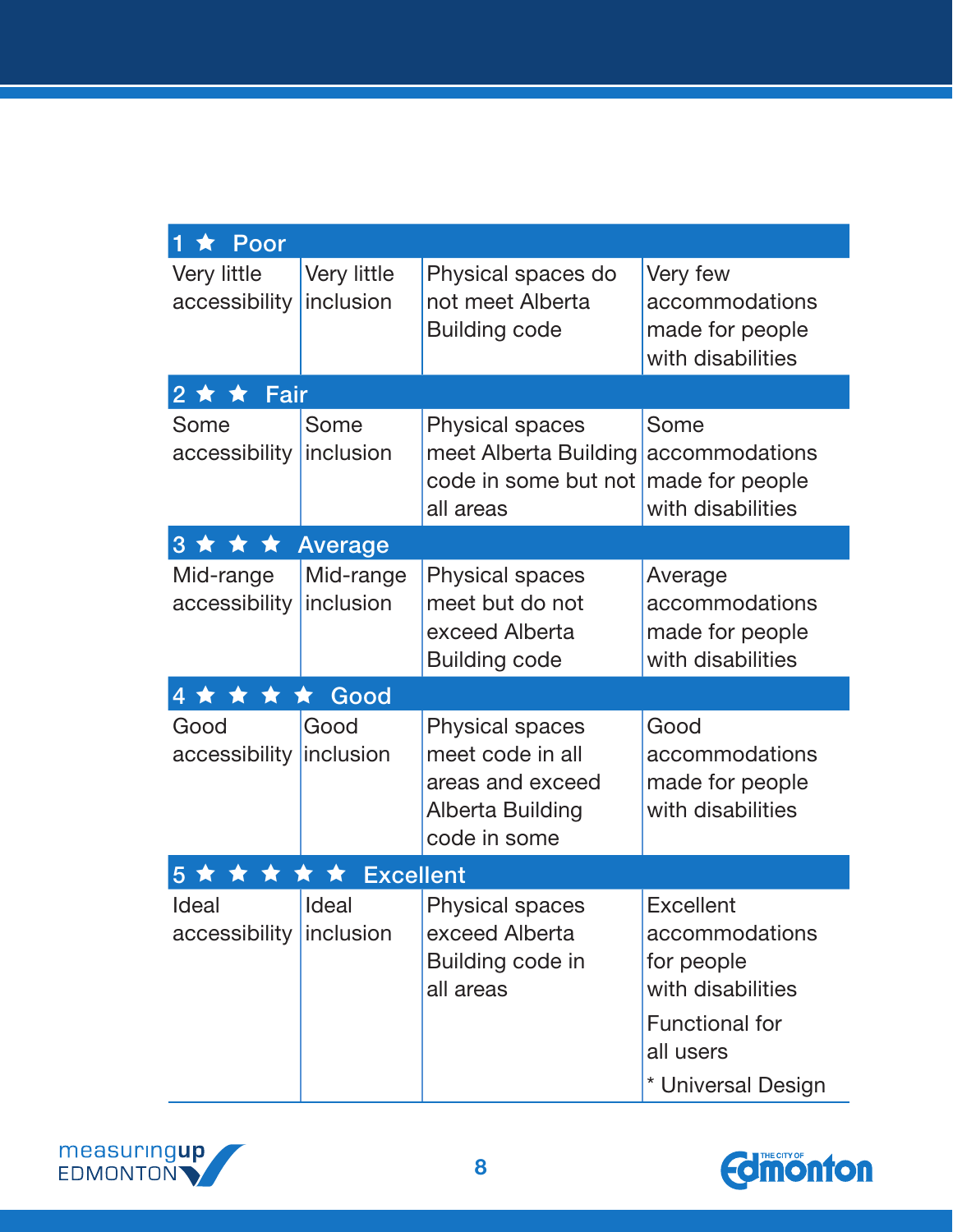### <span id="page-12-0"></span>**Example (from the "Physical Development and Transportation" section)**

#### Measurable Statement:

Human-made structures incorporate the highest degree of accessibility.



- This statement is measuring accessibility and inclusion.
- For example, the building you are assessing has a path to the main entrance that is wide and has curb cut access from the parking lot. The main entrance has two steps and the accessible level entrance is on the side of the building, however, the path to the accessible entrance is often blocked by snow or delivery trucks. There are power doors at both entrances and handrails on the steps.
- The appropriate score for your business, based on the above example is 3/5 stars.

#### **Comments:**

Use information found in the resource guide and fill out the action plan to see if and how we might need to improve.



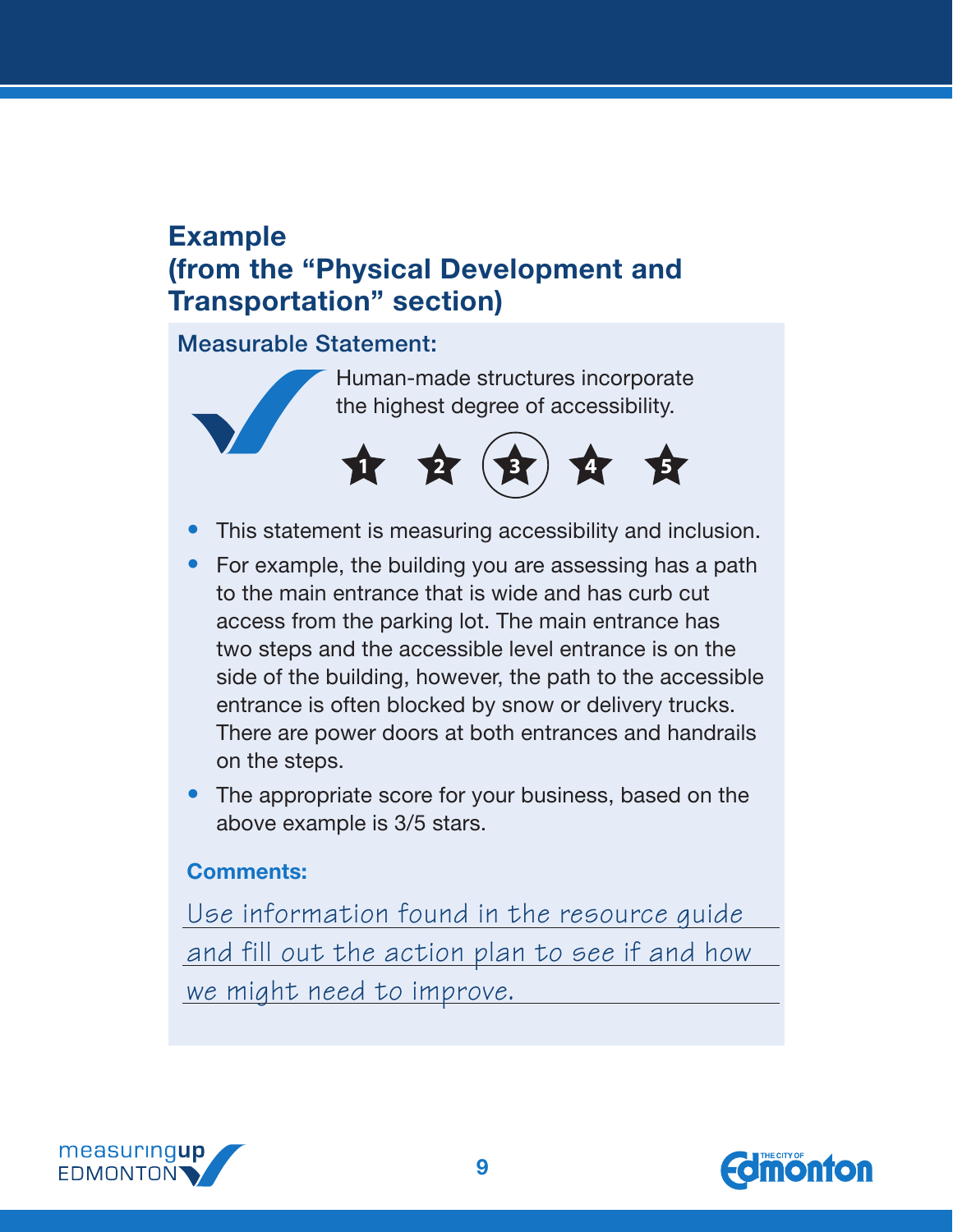### <span id="page-13-0"></span>**Sample Action Plan**

#### What we are we doing well now?

We have a curb cut and wide sidewalks. We have power doors and a level entrance. We do have handrails on the steps (not sure if they are up to code). There are colour contrast strips on the nosing of the steps.

#### What is missing? Are there gaps?

I noticed there were no signs indicating where the accessible entrance is. The accessible entrance is often blocked. The main entrance is not level.

#### How can we improve?

Handrails meet the requirements in the Alberta Building Code, however I would like to go with the suggestions for extending the handrails at the top and bottom from the Barrier Free Design Guidelines for safety. The Barrier Design Guide also suggests that the colour strips on the steps also include texture, this would ensure improved access for persons with a visual impairment. I also noticed there is a lot of space at the front of our building which could incorporate a ramp to ensure that visitors can access the building at all times and the side door could be used for deliveries only. (Barrier Free Design Guidelines suggest 1/16 slope whereas the Alberta Building Code requires a 1/12. Find out why 1/16 would be better?)



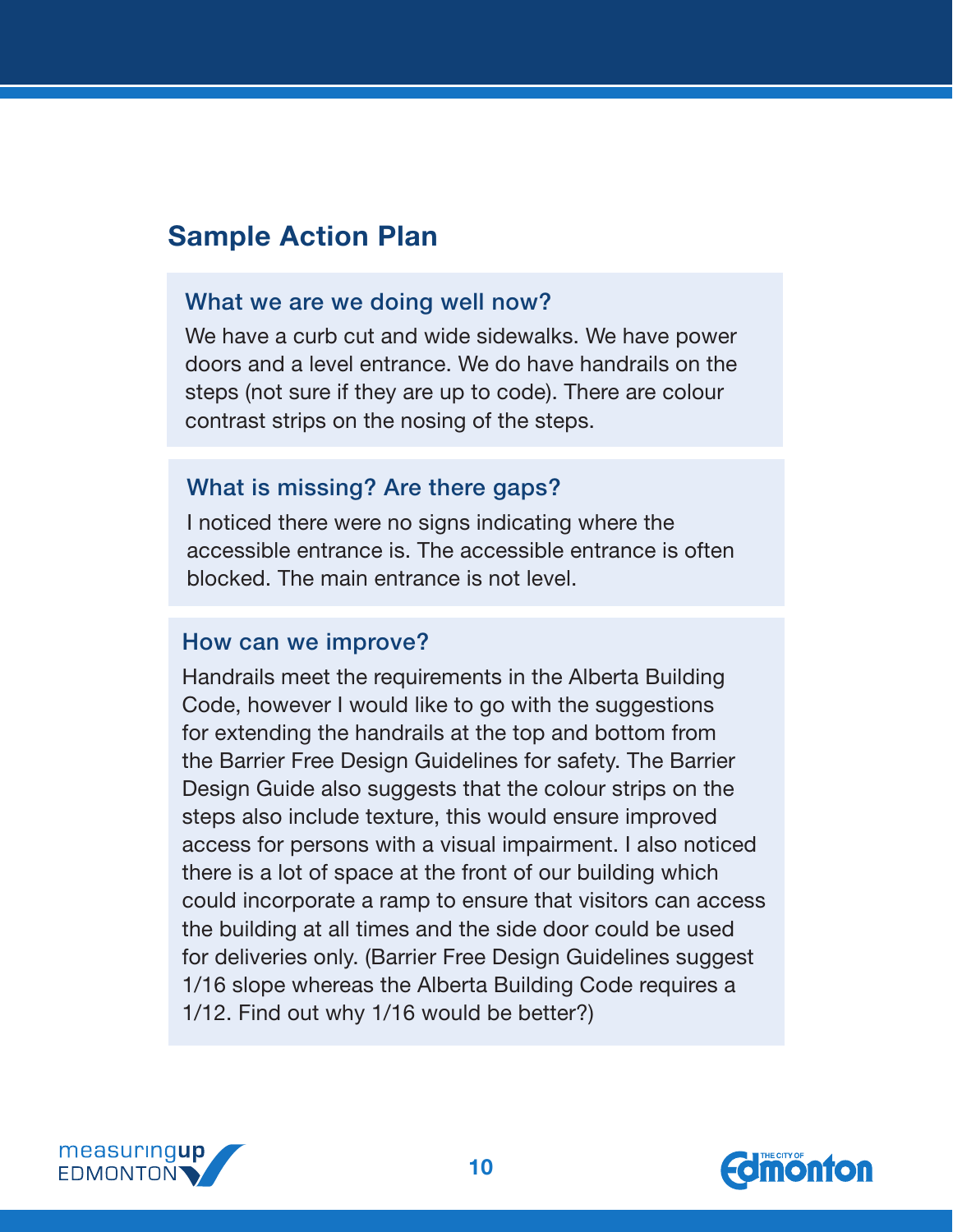#### What resources are needed to get started?

- Review resource guide, specifically for information on signs, building elements (ramps, railings and stairs).
- Involve my manager to get a budget.
- Get quotes from different contractors (3).
- **Prioritize renovations based on available funds and** cost of each element as well the greatest need to enhance inclusion for our customers.
- Check to see if other renovations are planned and if these accessibility improvements could be included at the same time to save costs.
- Consider peak traffic times during the year to determine the best time for renovations.
- Need to have quotes, budget and check in with building manager within the next three months.

**\*Note:** Your action plan can include any information that you feel is necessary to help you decide how to be more inclusive. Also remember to check the resource guide!



Adding tactile and colour strips on the steps improves accessibility and safety while adding to the aesthetics of stairs.





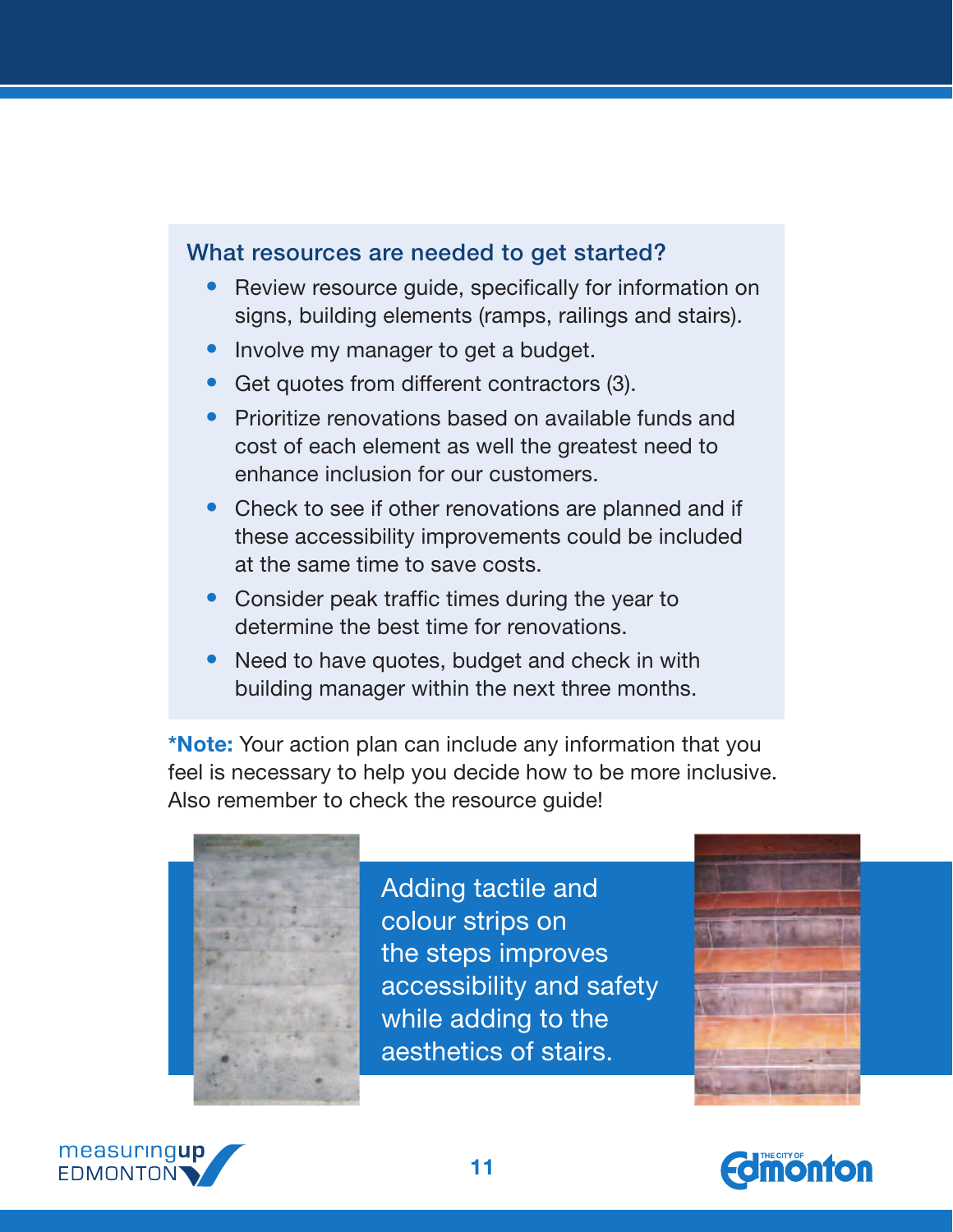## <span id="page-15-0"></span>**About Universal Design**

Universal design principles enhance everyone's access and participation in the community. These principles assist in the integration of features that meet the needs of as many users as possible. Ideally, individuals, businesses and organizations should incorporate the following criteria wherever possible:

- Objects and spaces use elements that serve the greatest number of users possible.
- Full accessibility, adaptability, inclusion and freedom from barriers are all provided.
- Needs of citizens with all degrees of sensory awareness, all types of movement, all levels of physical and intellectual functions are recognized and incorporated into the design.
- All Individuals are encouraged to participate in the choices affecting our community.

"If we are to achieve a culture, rich in contrasting values, we must recognize the whole gamut of human potentialities, and so we are a less arbitrary social fabric, one in which each diverse human gift will find a fitting place."

> *— Margaret Mead Inclusive Leisure Services*



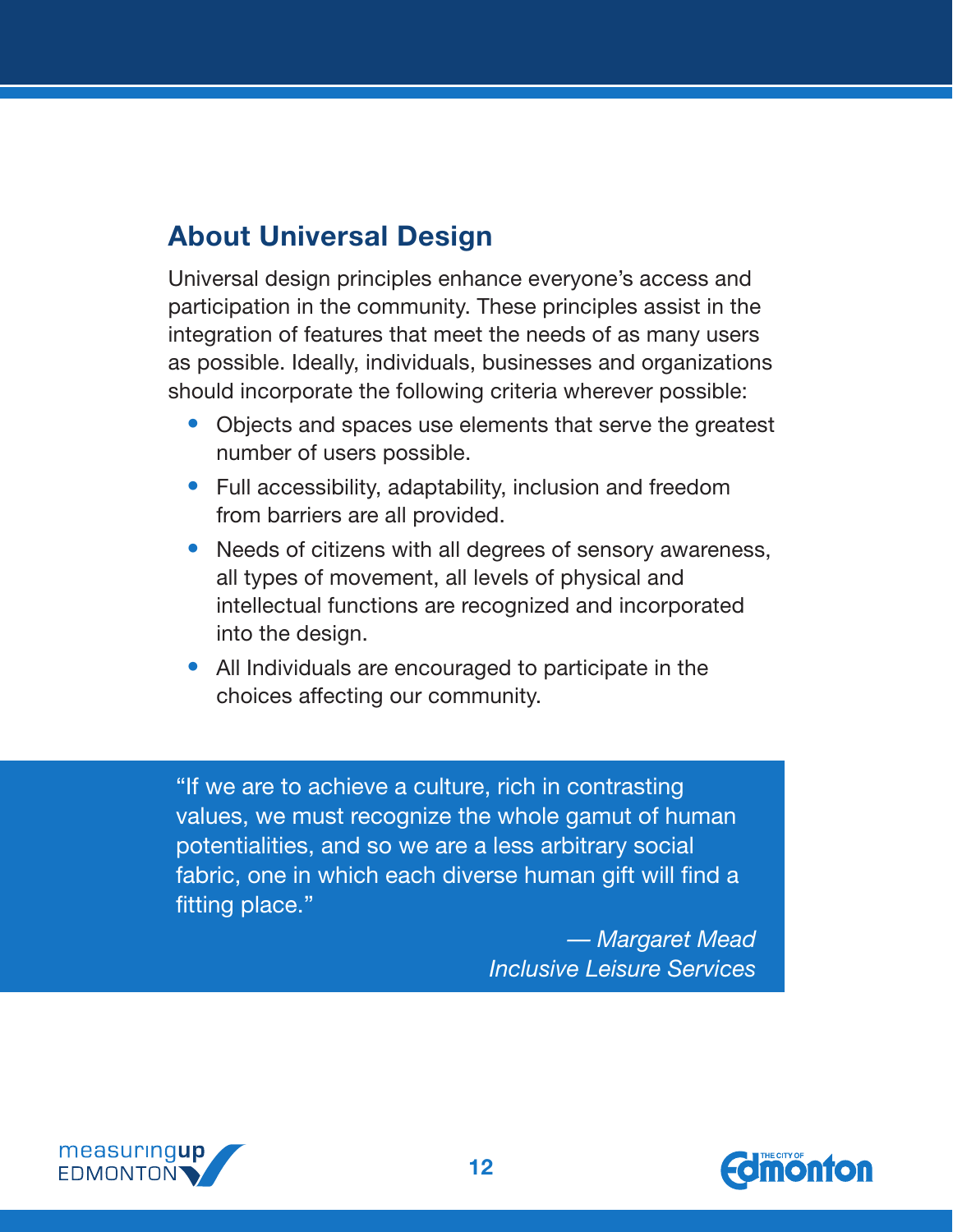# <span id="page-16-0"></span>**The Seven Principles**

#### Principle One: Equitable Use

The design is available and marketed to people with diverse abilities.

Guidelines:

- 1a. Provide the same means of use for all users: identical whenever possible; equivalent when not.
- 1b. Avoid segregating or stigmatizing users.
- 1c. Provisions for privacy, security, and safety should be equally available to all users.
- 1d. Make the design appealing to all users.

#### Principle Two: Flexibility In Use

The design accommodates a wide range of individual preferences and abilities.

Guidelines:

- 2a. Provide choice in available methods.
- 2b. Accommodate right- or left-handed access and use.
- 2c. Facilitate the user's accuracy and precision.
- 2d. Provide adaptability to the user's pace.



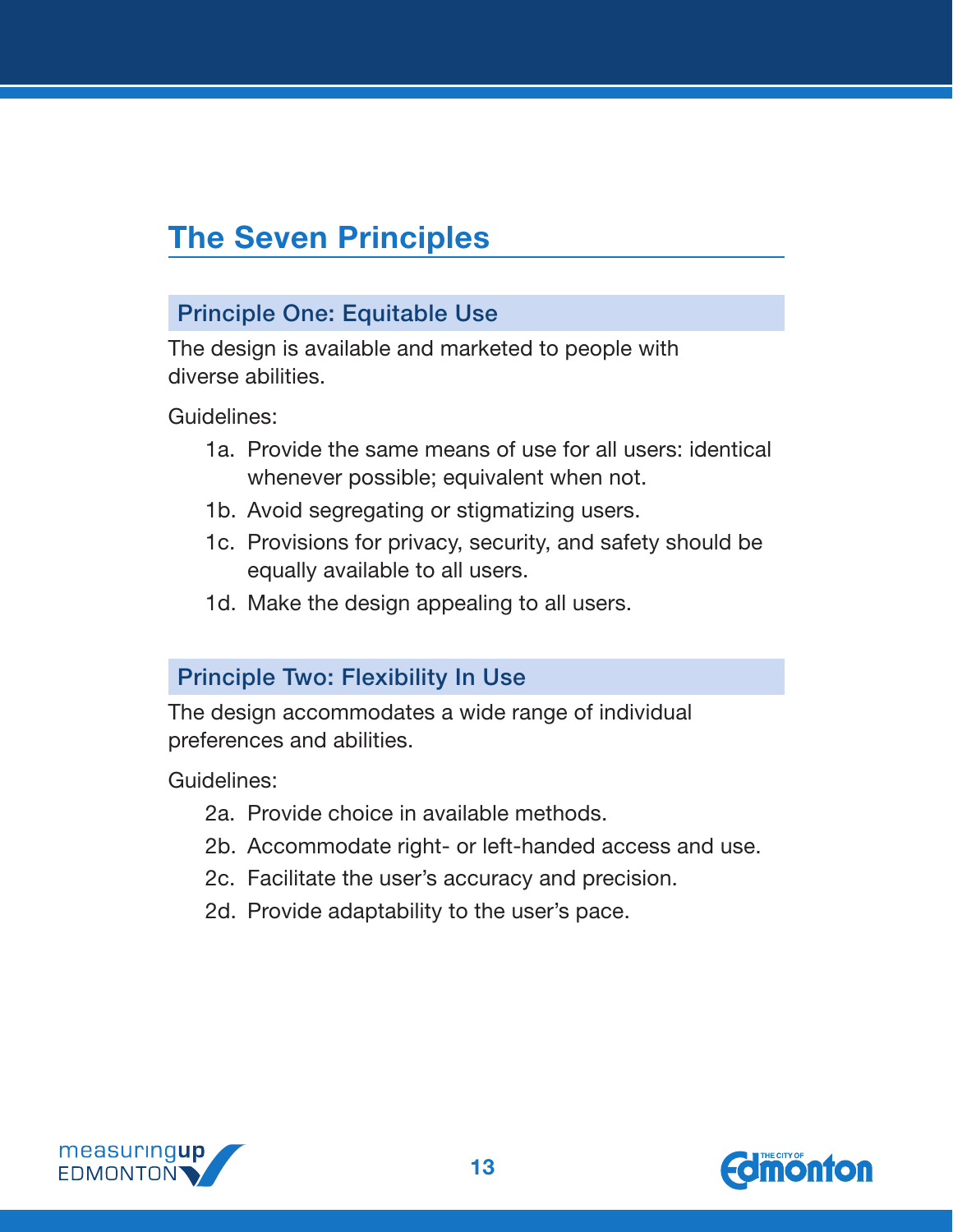#### Principle Three: Simple And Intuitive Use

Design is easy to understand, regardless of the user's experience, knowledge, language skills, or current concentration level.

Guidelines:

- 3a. Eliminate unnecessary complexity.
- 3b. Be consistent with user expectations and intuition?.
- 3c. Accommodate differing literacy and language abilities.
- 3d. Arrange information according to its importance.
- 3e. Provide effective prompting and feedback during and after task completion.

#### Principle Four: Perceptible Information

The design communicates information effectively to the user, regardless of the user's ambient conditions or sensory abilities.

Guidelines:

- 4a. Use different modes (pictorial, verbal, tactile) for presentation of essential information.
- 4b. Provide contrast between essential information and its surroundings.
- 4c. Maximize "legibility" of essential information.
- 4d. Provide clear and concise instructions and directions.
- 4e. Accommodate, through the use of techniques or devices, people with sensory limitations.



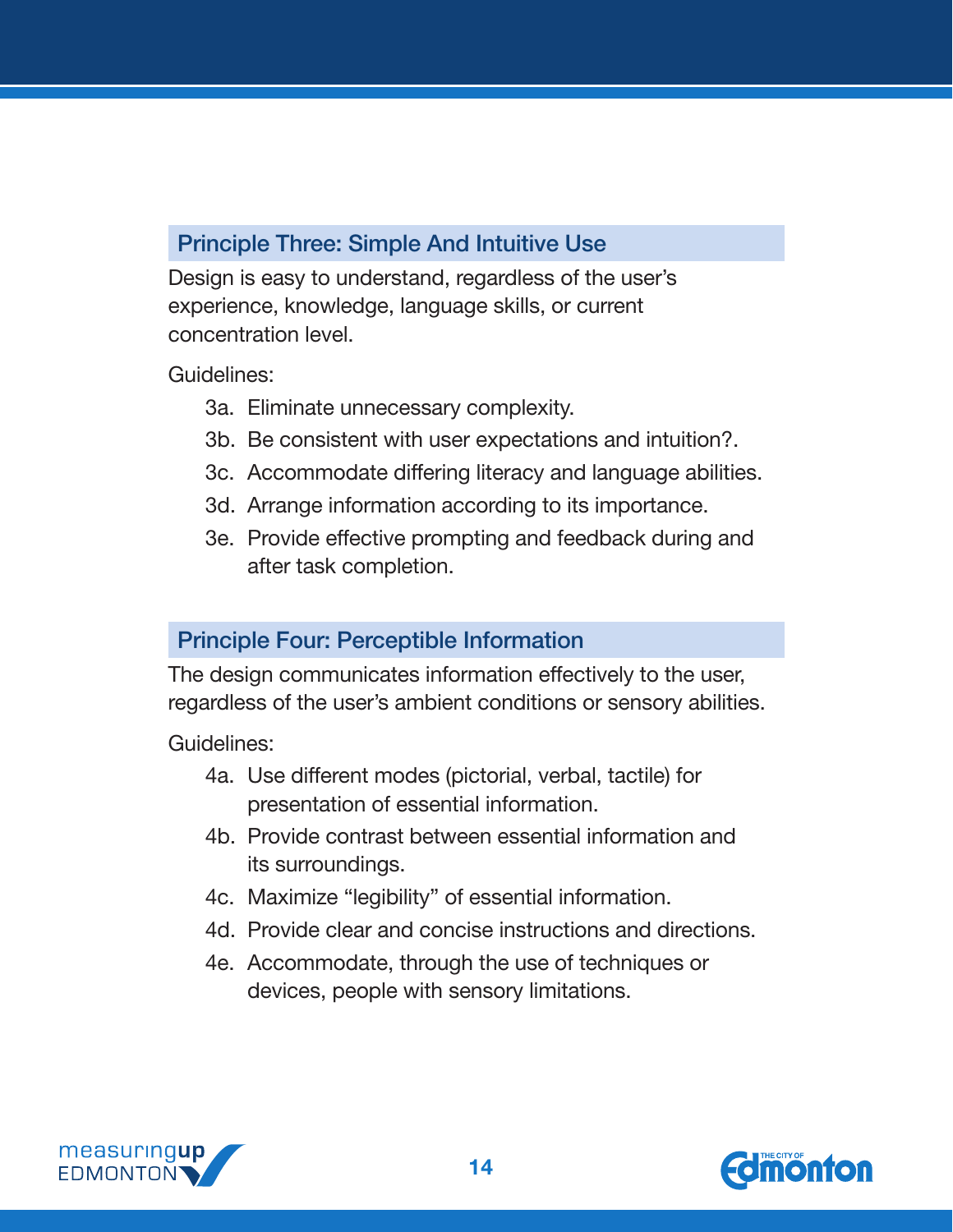#### Principle Five: Tolerance For Error

The design minimizes adverse consequences of accidental or unintended actions.

Guidelines:

- 5a. Arrange elements to minimize hazards and errors (mistakes?): most used and accessible elements; eliminate hazardous, isolated or shielded elements, isolated, or shielded.
- 5b. Provide warnings of hazards and errors.
- 5c. Attempt to prevent mistakes. Provide fail safe features.
- 5d. Encourage focus in vigilant tasks.

#### Principle Six: Low Physical Effort

The design can be used efficiently and comfortably, with minimal fatigue.

Guidelines:

- 6a. Allow user to maintain a neutral body position.
- 6b. Use reasonable operating forces.
- 6c. Minimize repetitive actions.
- 6d. Minimize constant physical exertion.



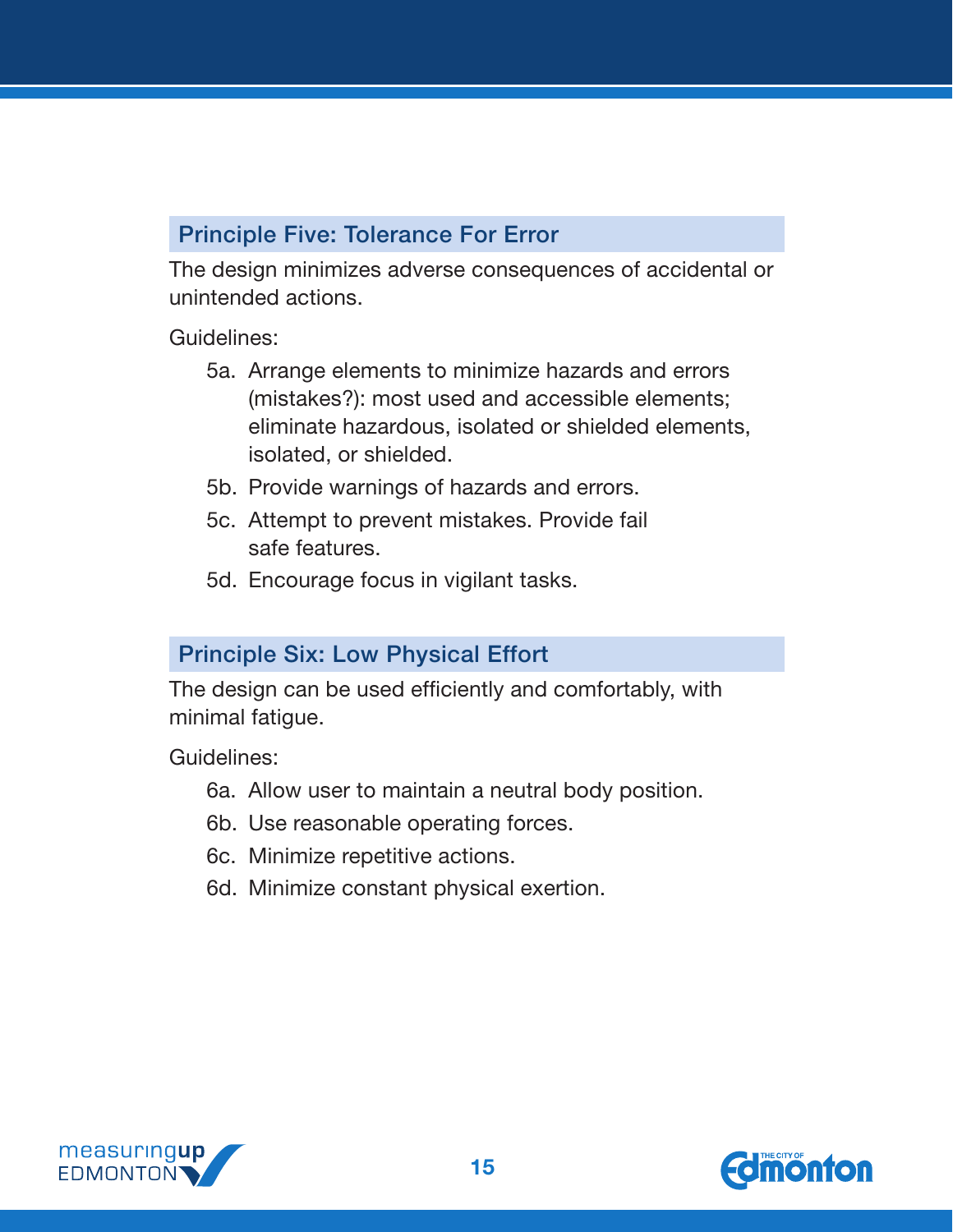#### Principle Seven: Size and Space for Approach and Use

Appropriate space is provided for program implementation, regardless of user's body size, posture, or mobility.

Guidelines:

- 7a. Provide a clear line of sight to important elements for any seated or standing participant.
- 7b. Ensure access to all program components for participants.
- 7c. Accommodate variations in hand and grip size.
- 7d. Provide adequate space for the use of assistive devices or personal assistance.

Information courtesy of North Carolina State University, The Center for Universal Design. Reprinted with permission.



The colour scheme on this pillar makes it easy to detect for someone with low vision.



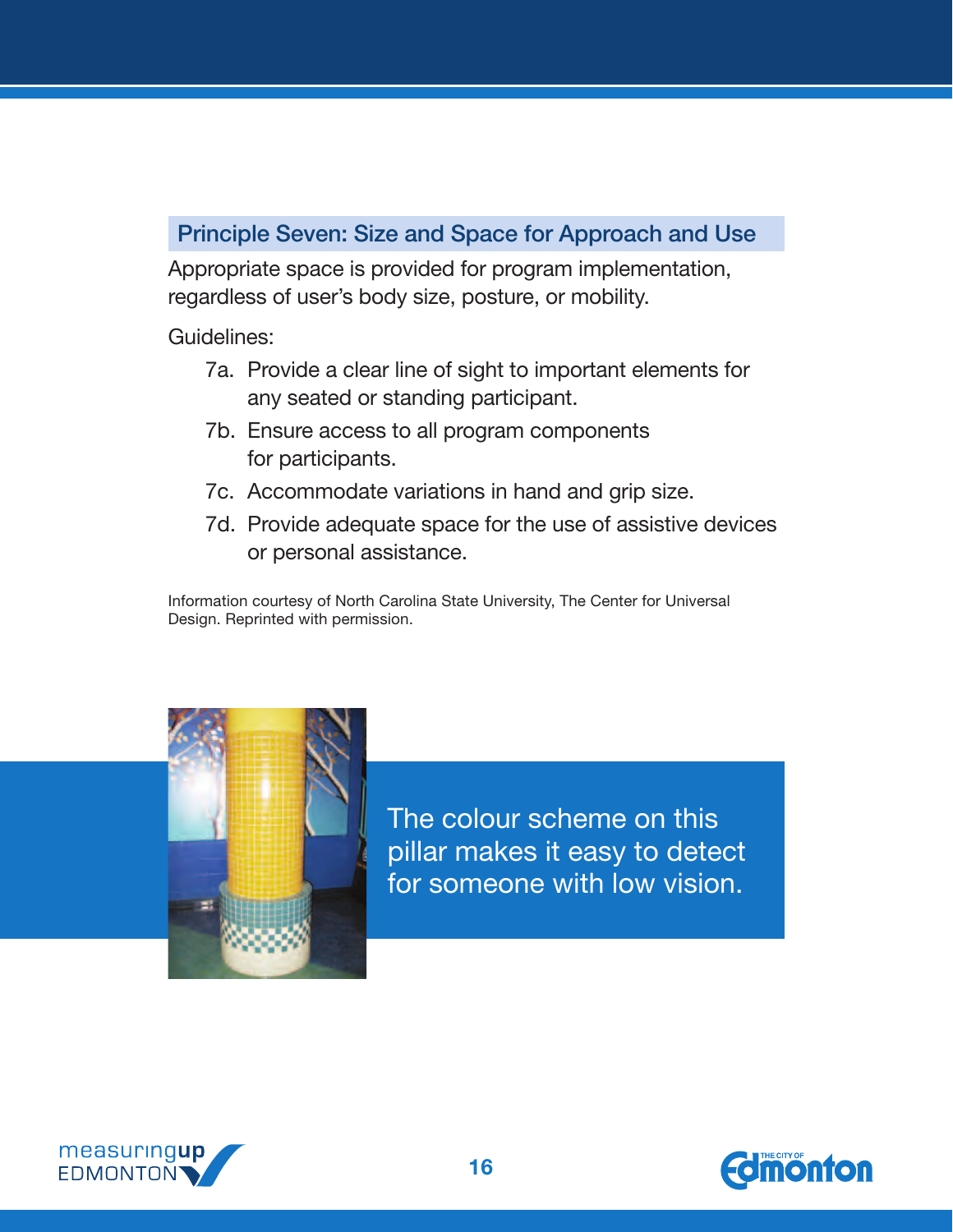#### Universal Design allows for safe pedestrian access:

- Plan and design to eliminate objects in pedestrian zones such as poles, signal cabinets and signage.
- Provide appropriate and accessible routes around objects.





**Furniture** Zone

**Pedestrian** Zone

Frontage Zone